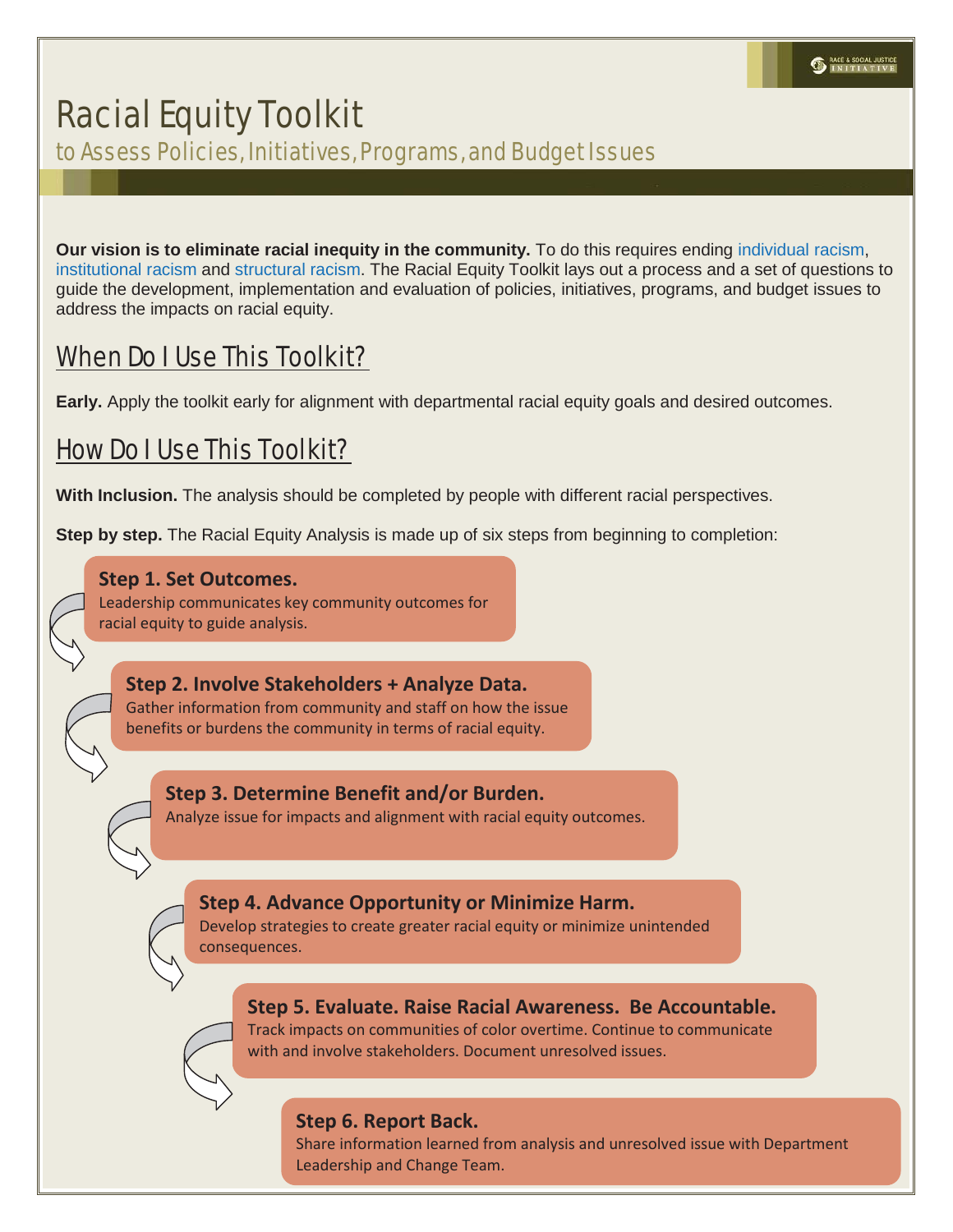# Racial Equity Toolkit Assessment Worksheet

### **Title of policy, initiative, program, budget issue:** Outreach and engagement for the 2017 Urban Forest Stewardship Plan update

#### **Description:**

1c.  $A$ 

| Trees are an essential part of our city. A healthy urban forest provides benefits including air and water pollution mitigation, habitat for wildlife, and storm water runoff reduction. Trees are fundamental to the<br>character of Seattle—a city that celebrates its reputation as one of the country's greenest cities. Studies have shown that trees in a neighborhood contribute to community involvement and have positive health<br>benefits ranging from asthma relief, improved academic performance, and shorter recovery times for patients.<br>The City recognizes the value and benefits of the urban forest, and the need for an integrated and adaptive approach to hands-on maintenance and caring for our trees. In 2013, to address the needs of Seattle's<br>urban forest, the City updated the Urban Forest Stewardship Plan as a quiding document for action. The UFSP sets Seattle urban forestry goals and creates a framework for City departments, non-profit<br>organizations, residents, and the community as a whole to support efforts to maintain the urban forest. The UFSP is updated every five years. Inclusive outreach and engagement is crucial to the plan update<br>process. |
|----------------------------------------------------------------------------------------------------------------------------------------------------------------------------------------------------------------------------------------------------------------------------------------------------------------------------------------------------------------------------------------------------------------------------------------------------------------------------------------------------------------------------------------------------------------------------------------------------------------------------------------------------------------------------------------------------------------------------------------------------------------------------------------------------------------------------------------------------------------------------------------------------------------------------------------------------------------------------------------------------------------------------------------------------------------------------------------------------------------------------------------------------------------------------------------------------------------------|
|                                                                                                                                                                                                                                                                                                                                                                                                                                                                                                                                                                                                                                                                                                                                                                                                                                                                                                                                                                                                                                                                                                                                                                                                                      |

|                                     | <b>Department:</b> Office of Sustainability and Environment |                                                  |  |
|-------------------------------------|-------------------------------------------------------------|--------------------------------------------------|--|
| Contact Name: Sandra Pinto de Bader |                                                             | Contact Email: Sandra.Pinto_de_Bader@seattle.gov |  |
|                                     |                                                             |                                                  |  |
| $Type:$ Policy                      | □ Initiative ■ Program □ Budget Issue                       |                                                  |  |

### **Step 1. Set Outcomes.**

**1a. What does your department define as the most important racially equitable community outcomes** related to the issue? *(Response should be completed by department leadership in consultation with RSJI Executive Sponsor, Change Team Leads and Change Team. Resources can be found at: rsji/toolkit/outcome.htm)*

| 1. Outreach and engagement efforts around the Urban Forest Stewardship Plan (UFSP) update intentionally engage people of color,<br>immigrant, refugee, and low income populations to participate in the process, provide input, help shape policies, strategies, and<br>actions in support of the urban forest. |
|-----------------------------------------------------------------------------------------------------------------------------------------------------------------------------------------------------------------------------------------------------------------------------------------------------------------|
|-----------------------------------------------------------------------------------------------------------------------------------------------------------------------------------------------------------------------------------------------------------------------------------------------------------------|

NOTE: The following are big-picture program outcomes we don't want to lose track of:

2. Everyone has access to information about how trees benefit their lives as well as the tools and resources to support their efforts to take care of trees.

3. Urban forest services and benefits are equitably distributed throughout Seattle.

4. City of Seattle investments to plant and maintain 'public' trees are equitably distributed.

5. WMBE businesses have the opportunity to participate in City-run maintenance/care associated with Seattle's urban forest.

#### **1b. Which racial equity opportunity area(s) will the issue primarily impact?**

| $\blacksquare$ Education<br><b>Community Development</b><br>$\blacksquare$ Health<br><b>Environment</b> | <b>Criminal Justice</b><br><b>Jobs</b><br>Housing                                            |
|---------------------------------------------------------------------------------------------------------|----------------------------------------------------------------------------------------------|
| re there impacts on:<br><b>Contracting Equity</b><br><b>Workforce Equity</b>                            | <b>Immigrant and Refugee Access to Services</b><br>■Inclusive Outreach and Public Engagement |
| Please describe:                                                                                        |                                                                                              |
|                                                                                                         |                                                                                              |
|                                                                                                         |                                                                                              |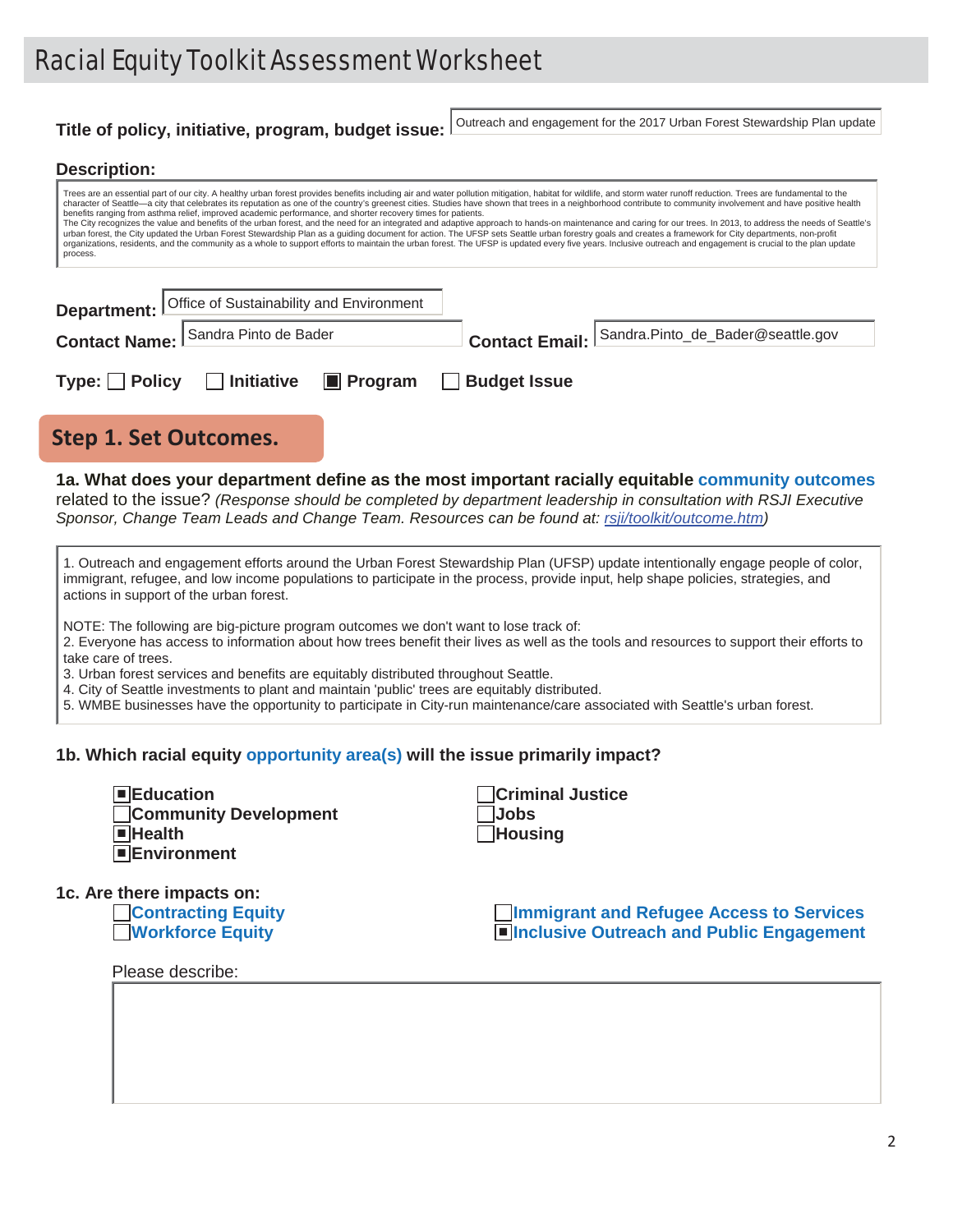| Step 2. Involve stakeholders. Analyze data.                                                                                        |                                                                      |                                                                                           |  |  |  |  |  |
|------------------------------------------------------------------------------------------------------------------------------------|----------------------------------------------------------------------|-------------------------------------------------------------------------------------------|--|--|--|--|--|
| 2a. Are there impacts on geographic areas? $\blacksquare$ Yes<br>l No                                                              |                                                                      |                                                                                           |  |  |  |  |  |
| Check all neighborhoods that apply (see map):<br>All Seattle neighborhoods<br>Ballard<br>$\sqrt{\sqrt{2}}$<br>$\neg$ NE<br>Central | Lake Union<br>Southwest<br>Southeast<br>Delridge<br>Greater Duwamish | East District<br>King County (outside Seattle)<br>Outside King County<br>Please describe: |  |  |  |  |  |

**2b. What are the racial demographics of those living in the area or impacted by the issue?** *(See Identifying Stakeholder and Data Resources sections)*

The UFSP addresses the whole city. Historically, people of color, immigrant, refugee, and low income populations have not been properly reached in order for them to participate in the UFSP update process.

### **2c. How have you involved community members and stakeholders?**

*(See Identifying Stakeholders section for questions to ask community/staff at this point in the process to ensure their concerns and expertise are part of analysis.)*

During the 2012-2013 Plan update process the team briefed the Urban Forestry Commission and the Freight Advisory Board; hosted a weekday evening urban forestry open house in City Hall; made presentations to the Queen Anne/Magnolia District Council, the Thornton Creek Watershed Oversight Council, the North Seattle Industrial Association, the Tree Ambassador/Green Seattle Partnership Forest Stewards, and participated in a Great City brown bag lunch session. The team also created a webpage with information on the plan and the update process as well as a link for the public to provide comments on the draft plan during the three-month public comment period.

**2d. What does data and your conversations with stakeholders tell you about existing racial inequities that influence people's lives and should be taken into consideration?**

*(See Data Resources Section. King County Opportunity Maps for information based on geography, race and income.)*

The public provided input on the draft plan. Comments were centered around specific elements of the plan and not on racial inequities and their impacts. Things to consider:

- Do under-served neighborhoods have lower canopy cover? Do wealthy neighborhoods (those with views) have fewer trees? Better data can be obtained from a comprehensive canopy cover assessment.

- Is tree maintenance lower in under-served neighborhoods? The Urban Forest IDT could work on gathering data.

Data needs:

- Race/canopy cover overlay. Tree planting data and SDOT data on street tree rejection rates by neighborhood. Where are investments/activities happening with relation to Race?

- Focus groups to understand people's beliefs/concerns/interests about trees to help inform Plan update.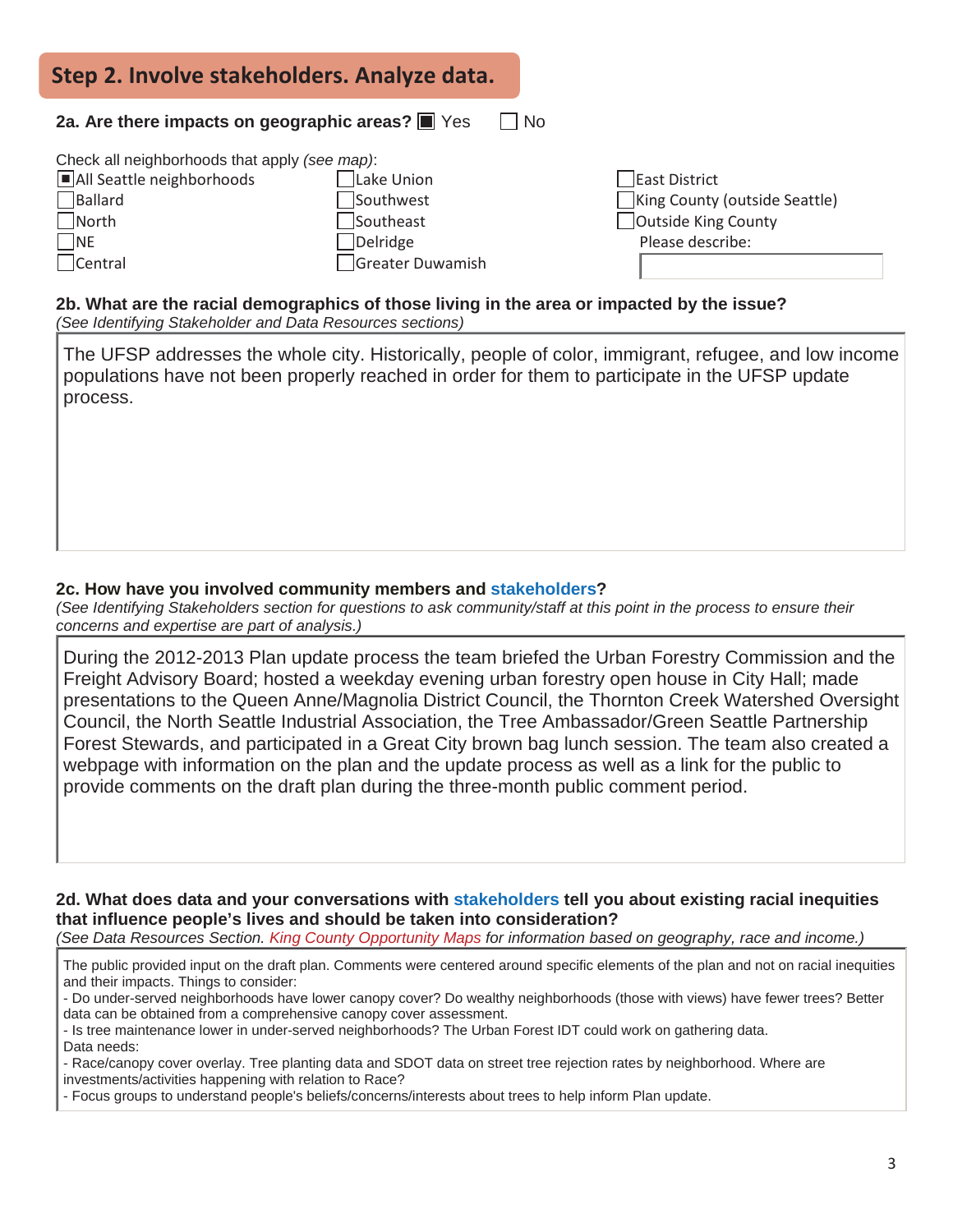Lack of inclusive public engagement during the Urban Forest Stewardship Plan update process. Consider the difference between outreach and engagement efforts and the unintended consequences of only doing outreach with target populations. Effective engagement will harvest information to include in the Plan update.

## **Step 3. Determine Benefit and/or Burden.**

**Given what you have learned from data and from stakeholder involvement…**

**3. How will the policy, initiative, program, or budget issue increase or decrease racial equity?** What are potential unintended consequences? What benefits may result? Are the impacts aligned with your department's community outcomes that were defined in Step I?

There wasn't a robust inclusive outreach and engagement process as a way to gather input from target populations to incorporate into the plan. in last UFSP update. Given the Plan's citywide impact, it is important to receive input from historically underrepresented populations. Without inclusive outreach and engagement the City is not hearing from people of color, immigrant, refugee, and low income populations and is creating policies that may not address the real needs of those communities. With effective, inclusive engagement the team could learn of opportunities to better serve historically underrepresented communities, i.e. tree planting opportunities based on community interest (if the community doesn't express interest, it might be an opportunity to do outreach and share the many benefits of trees); tree maintenance (especially in shared maintenance situations such as street trees). An effective outreach process will increase access to information for people of color, immigrant, refugee, and low income populations about how trees benefit their lives as well as the tools and resources to support their efforts to take care of trees. Effective outreach will also give those communities the opportunity to provide input, help shape policies, strategies, and actions in support of the urban forest. Consider the difference between outreach and engagement and the unintended consequences of only doing outreach with target populations.

Outcomes 2-5 will result from inclusive stakeholder involvement.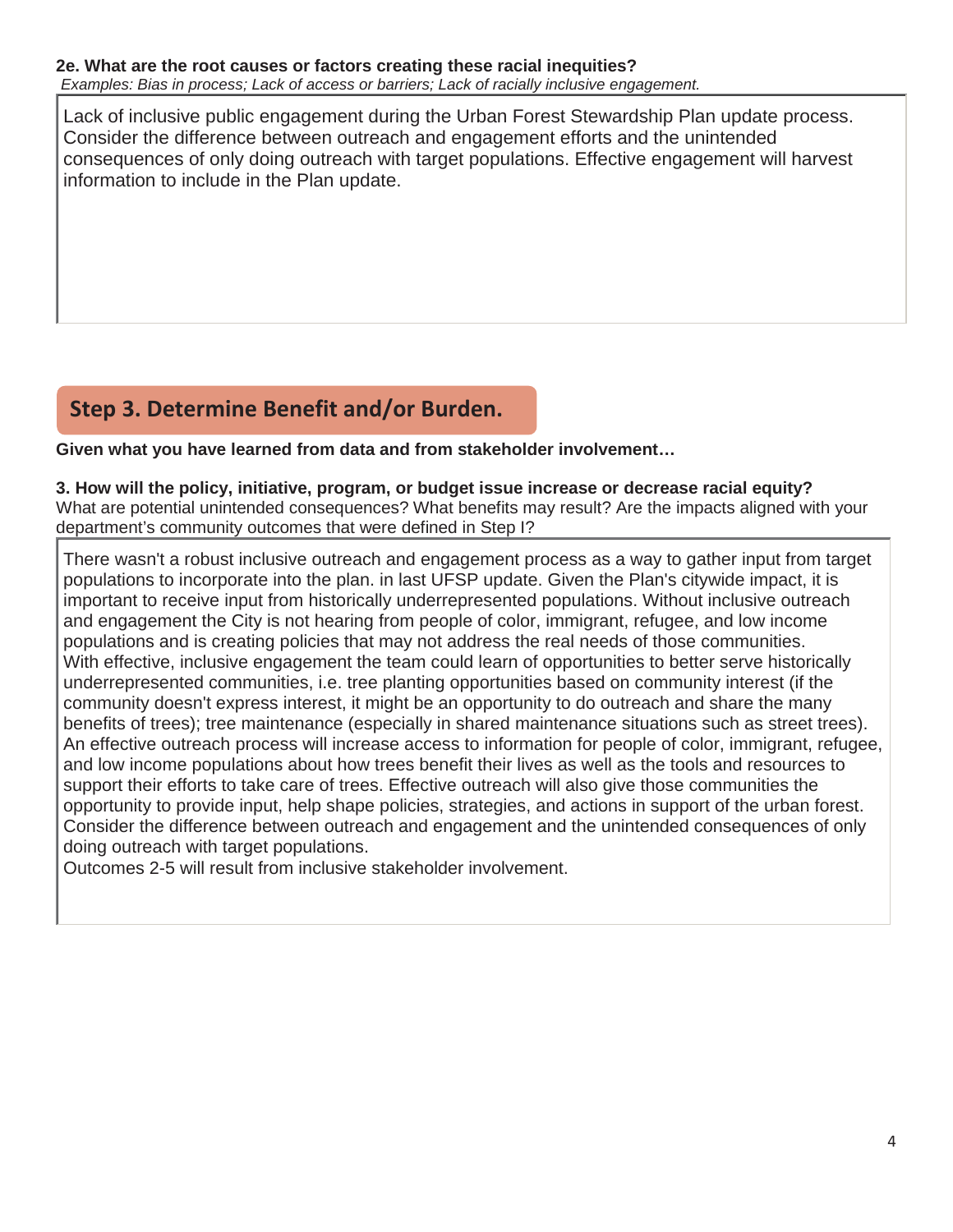### **Step 4. Advance Opportunity or Minimize Harm.**

### **4. How will you address the impacts (including unintended consequences) on racial equity?**

What strategies address immediate impacts? What strategies address root causes of inequity listed in Q.2e? How will you partner with stakeholders for long-term positive change? If impacts are not aligned with desired community outcomes, how will you re-align your work?

### Program Strategies?

Move from an outreach to an inclusive engagement process.

Include dedicated funding to create and implement an outreach and engagement plan/strategy. Include focus groups as a means to engage target populations.

Determine whether translation and interpretation services will be needed to effectively involve underrepresented communities in the plan update process.

### Policy Strategies?

Engaging the community with an RSJI lens will inform policies and strategies in the updated plan.

### Partnership Strategies?

Work with the Equity and Environment Initiative Community Partners Steering Committee, district councils, faith-based organizations, and ethnic and social services organizations in order engage people of color, immigrant, refugee, and low income populations during the 2017 UFSP update process.

Engage NGOs focused on trees and urban forestry, such as Forterra, Earthcorps, Nature Consortium, Friends of Parks, Parks Foundation, Got Green, Puget Sound Sage.

Do focus groups with Seattle Housing Authority and other affordable housing providers as a way to engage low income communities.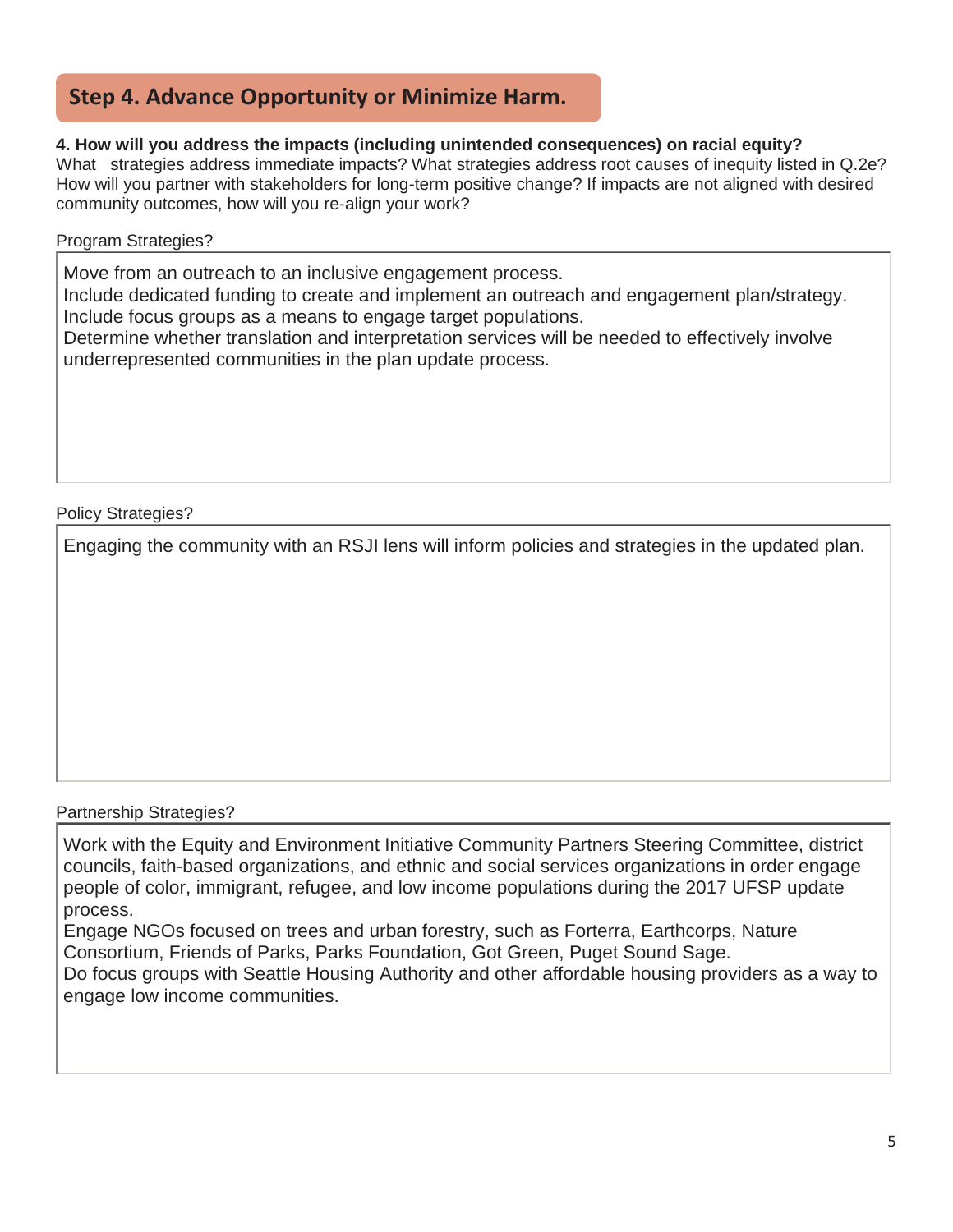### **Step 5. Evaluate. Raise Racial Awareness. Be Accountable.**

**5. How will you evaluate and be accountable?** How will you evaluate and report impacts on racial equity over time? What is your goal and timeline for eliminating racial inequity? How will you retain stakeholder participation and ensure internal and public accountability? How will you raise awareness about racial inequity related to this issue?

The team will evaluate inclusive outreach and engagement effectiveness by keeping track and reporting on the number of people of color, immigrant, refugee, and low income participants in the plan update process. The team will incorporate effective ongoing outreach strategies to ensure people of color, immigrant, refugee, and low income populations continue to be involved in the implementation of the plan's actions in support of the urban forest.

Once reliable data is available, the team will put in place policies to, over time, remove racial inequities around the City's urban forestry work.

Metrics will include:

- How many people did we reach out to. What groups were involved.

- Determine specific equity metrics for outcomes 2-5.

- Work with partners and community to create an outreach and engagement plan in preparation for the Plan update.

**5b. What is unresolved?** What resources/partnerships do you still need to make changes?

The Plan update team will need to begin working with Equity and Environment Initiative Community Partners Steering Committee, district coordinators, district councils, faith-based organizations, and ethnic and social services organizations to create an outreach plan in advance of the 2017 UFSP update.

### **Step 6. Report Back.**

**6. Share analysis and report responses** from Step 5 with Department Leadership and Change Team Leads and members involved in Step 1.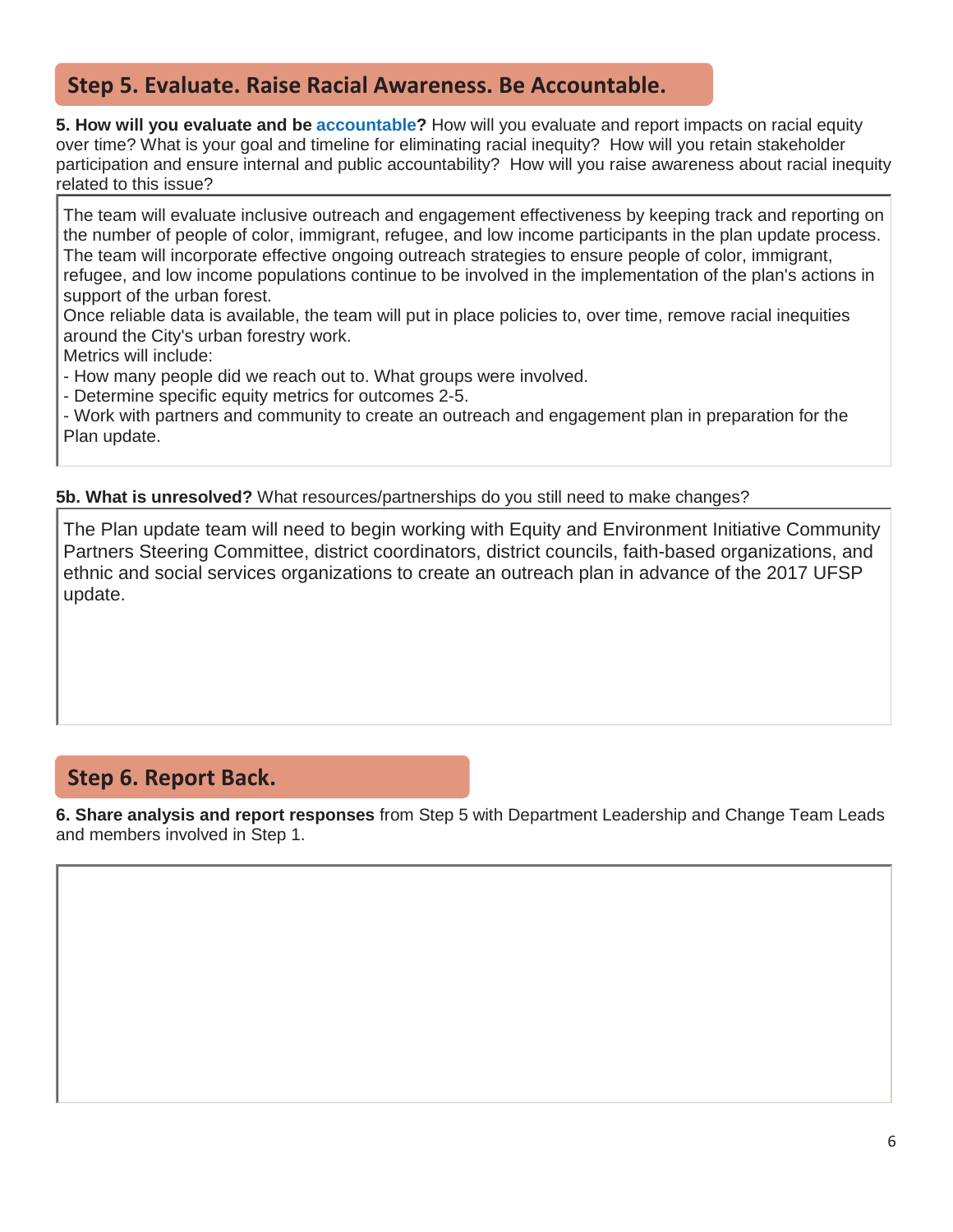# Creating Effective Community Outcomes

**Outcome = the result that you seek to achieve through your actions.** 

*Racially equitable* **community outcomes** = **the specific result you are seeking to achieve that advances racial equity in the community.**

When creating outcomes think about:

- What are the greatest opportunities for creating change in the next year?
- What strengths does the department have that it can build on?
- What challenges, if met, will help move the department closer to racial equity goals?

Keep in mind that the City is committed to creating racial equity in seven key opportunity areas: **Education, Community Development, Health, Criminal Justice, Jobs, Housing, and the Environment.**

### **Examples of community outcomes that increase racial equity:**

| <b>OUTCOME</b>                                                                                          | <b>OPPORTUNITY AREA</b>                                                                            |
|---------------------------------------------------------------------------------------------------------|----------------------------------------------------------------------------------------------------|
| Increase transit and pedestrian mobility options in communities of color.                               | <b>Community Development</b>                                                                       |
| Decrease racial disparity in the unemployment rate.                                                     | Jobs                                                                                               |
| Ensure greater access to technology by communities of color.                                            | Community Development,<br>Education, Jobs                                                          |
| Improve access to community center programs for immigrants, refugees and                                | Health,                                                                                            |
| communities of color.                                                                                   | <b>Community Development</b>                                                                       |
| Communities of color are represented in the City's outreach activities.                                 | Education,<br>Community Development,<br>Health, Jobs, Housing,<br>Criminal Justice,<br>Environment |
| The racial diversity of the Seattle community is reflected in the City's workforce<br>across positions. | Jobs                                                                                               |
| Access to City contracts for Minority Business Enterprises is increased.                                | Jobs                                                                                               |
| Decrease racial disparity in high school graduation rates                                               | Education                                                                                          |

### **Additional Resources:**

- **RSJI Departmental Work Plan:** http://inweb/rsji/departments.htm
- **Department Performance Expectations:** http://web1.seattle.gov/DPETS/DPETSWEbHome.aspx
- **Mayoral Initiatives:** http://www.seattle.gov/mayor/issues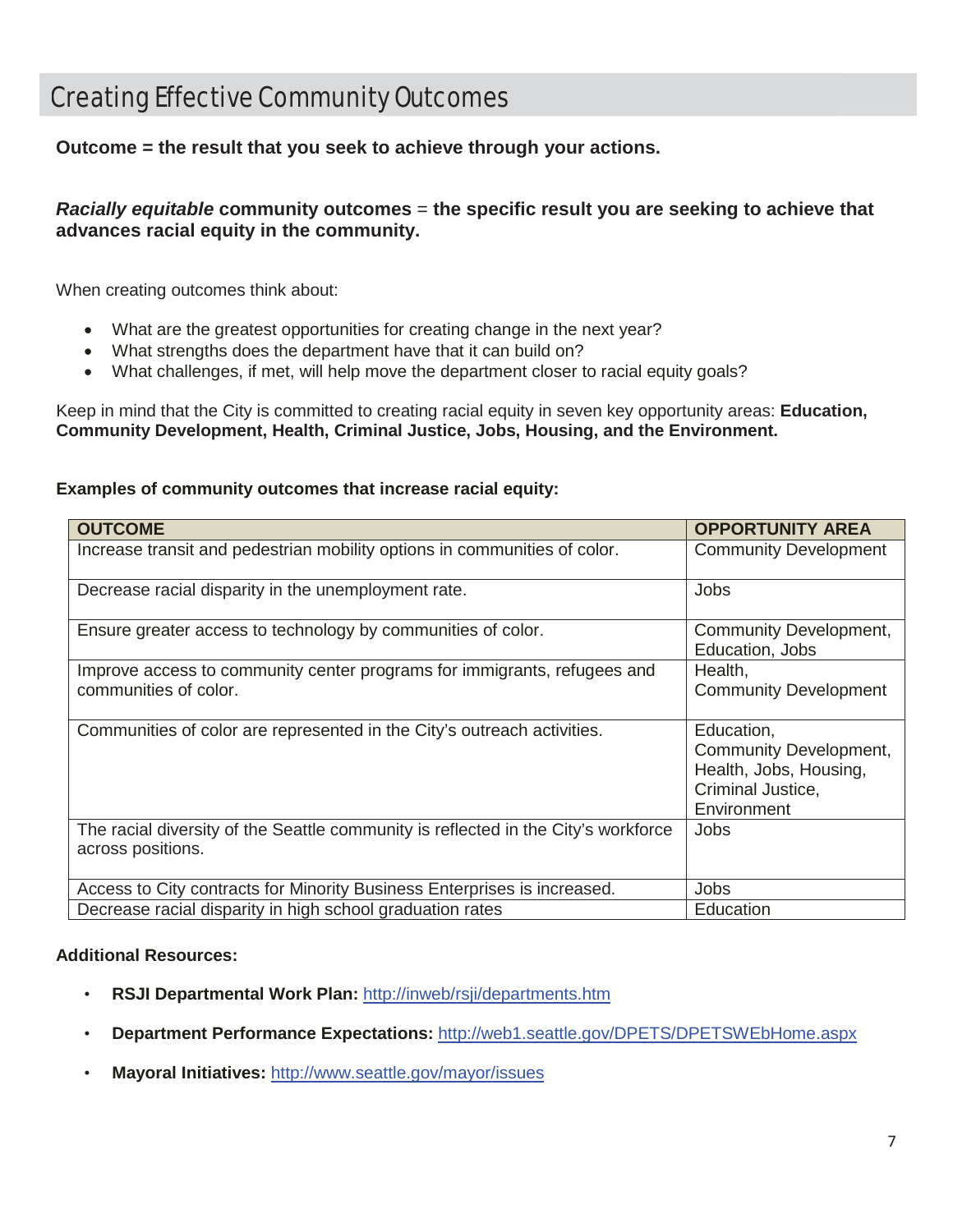# Identifying Stakeholders + Listening to Communities of Color

### **Identify Stakeholders**

Find out who are the **stakeholders** most affected by, concerned with, or have experience relating to the policy, program or initiative? Identify racial demographics of neighborhood or those impacted by issue. *(See District Profiles in the Inclusive Outreach and Public Engagement Guide or refer to U.S. Census information on p.7)*

### **Once you have indentified your stakeholders ….**

#### **Involve them in the issue.**

Describe how historically underrepresented community stakeholders can take a leadership role in this policy, program, initiative or budget issue.

### **Listen to the community. Ask:**

1. What do we need to know about this issue? How will the policy, program, initiative or budget issue burden or benefit the community? *(concerns, facts, potential impacts)*

2. What factors produce or perpetuate racial inequity related to this issue?

3. What are ways to minimize any negative impacts (harm to communities of color, increased racial disparities, etc) that may result? What opportunities exist for increasing racial equity?

#### **Tip: Gather Community Input Through…**

- Community meetings
- Focus groups
- Consulting with City commissions and advisory boards
- Consulting with Change Team



### **Examples of what this step looks like in practice:**

- x A reduction of hours at a community center includes conversations with those who use the community center as well as staff who work there.
- Before implementing a new penalty fee, people from the demographic most represented in those fined are surveyed to learn the best ways to minimize negative impacts.

For resources on how to engage stakeholders in your work see the **Inclusive Outreach and Public Engagement Guide:** http://inweb1/neighborhoods/outreachguide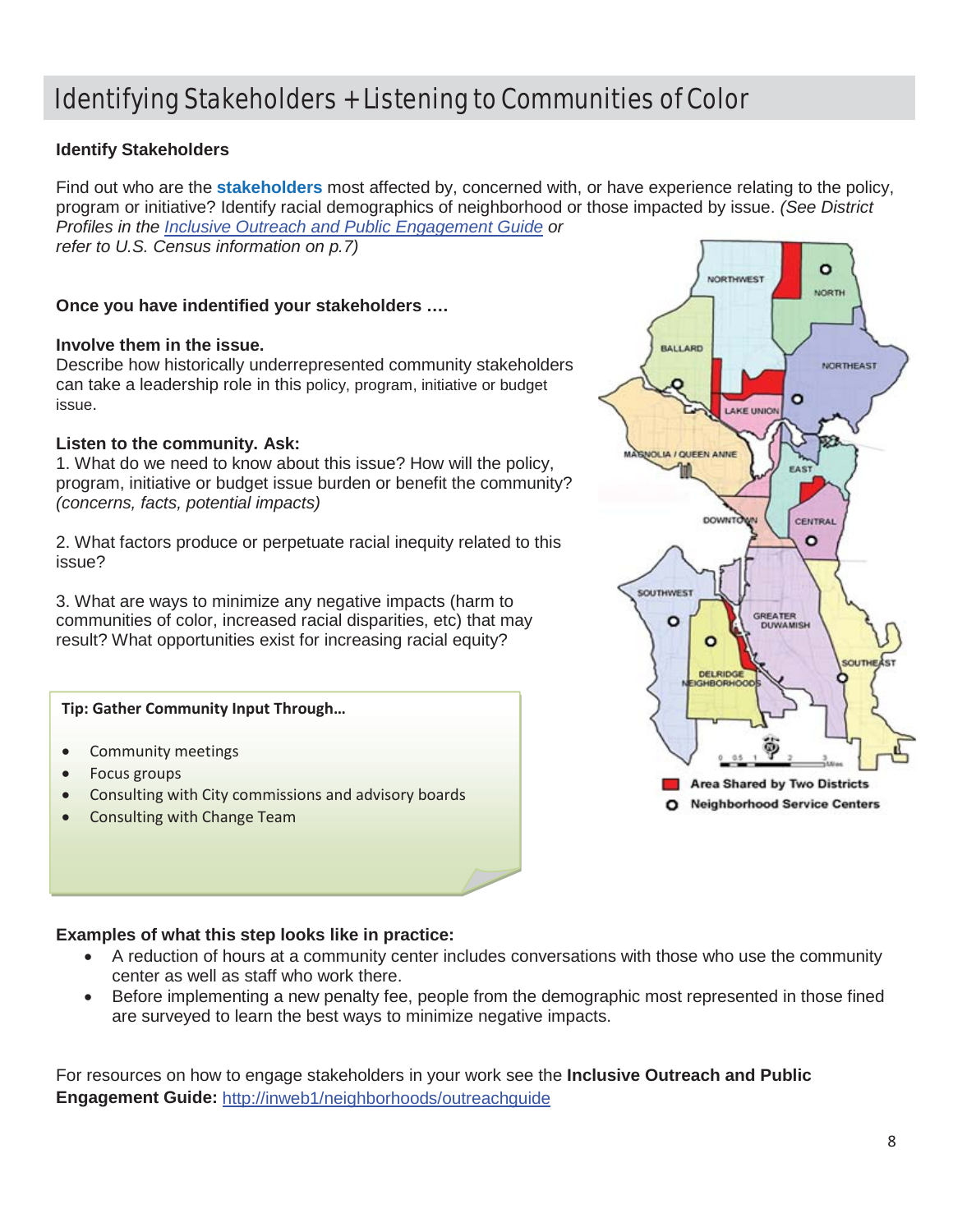# Data Resources

### **City of Seattle Seattle's Population and Demographics at a Glance**:

http://www.seattle.gov/dpd/Research/Population\_Demographics/Overview/default.asp

Website updated by the City Demographer. **Includes: Housing** Quarterly Permit Report • **Employment data •** 2010 Census data • **2006-2010 American Community Survey •** 2010 Census: Demographic highlights from the 2010 Census; Basic Population and Housing Characteristics Change from 1990, 2000, and 2010 – PDF report of counts of population by race, ethnicity and over/under 18 years of age as well as a total, occupied and vacant housing unit count; Three-page subject report – PDF report of detailed population, household and housing data • American Community Survey: **2010 5-year estimates and 2009 5-year estimates •** Census 2000 • Permit Information: Comprehensive Plan Housing Target Growth Report for Urban Centers and Villages; Citywide Residential Permit Report • Employment Information: Comprehensive Plan Employment Target Growth Report for Urban Centers and Villages; Citywide Employment 1995-2010 • The Greater Seattle Datasheet: a report by the Office of Intergovernmental Relations on many aspects of Seattle and its region.

**SDOT Census 2010 Demographic Maps** (by census blocks): Race, Age (under 18 and over 65) and Median Income http://inweb/sdot/rsji\_maps.htm

### **Seattle's Population & Demographics Related Links & Resources** (From DPD website:

http://www.seattle.gov/dpd/Research/Population\_Demographics/Related\_Links/default.asp)

**Federal**

- American FactFinder: The U.S. Census Bureau's main site for online access to population, housing, economic, and geographic data.
- Census 2000 Gateway: The U.S. Census Bureau's gateway to Census 2000 information.

**State**

 Washington Office of Financial Management: OFM is the official state agency that provides estimates, forecasts, and reports on the state's population, demographic characteristics, economy, and state revenues.

### **Regional**

 Puget Sound Regional Council: PSRC is the regional growth management and transportation planning agency for the central Puget Sound region in Washington State.

### **County**

- King County Census Viewer: A web-based application for viewing maps and tables of more than 100 community census data indicators for 77 defined places in King County.
- King County Department of Development and Environmental Services: the growth management planning agency for King County.
- Seattle & King County Public Health Assessment, Policy Development, and Evaluation Unit: Provides health information and technical assistance, based on health assessment data
- King County Opportunity Maps: A Study of the Region's Geography of Opportunity. Opportunity maps illustrate where opportunity rich communities exist, assess who has access to those neighborhoods, and help to understand what needs to be remedied in opportunity poor neighborhoods. Puget Sound Regional Council.

### **City**

 The Greater Seattle Datasheet: A Seattle fact sheet courtesy of the City of Seattle's Office of Intergovernmental Relations.

### **Other**

Seattle Times Census 2000: articles, charts related to Census 2000 and the Seattle/Puget Sound region.